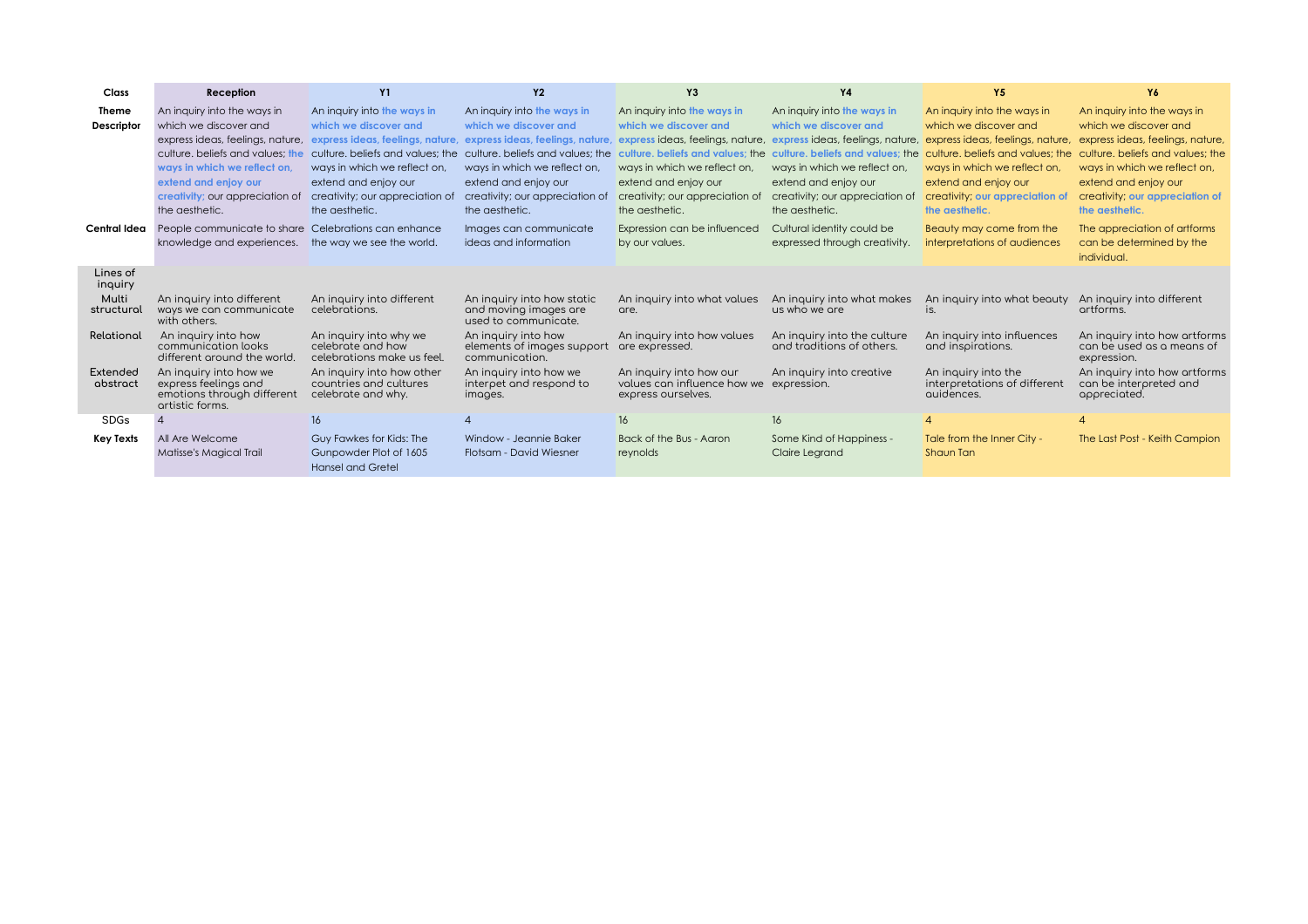| Class | Reception                                                                  | <b>Y1</b>                                                      | <b>Y2</b>                                                     | Y3                                                                                           | Y4                                                            | <b>Y5</b>                                                                          | Y6                                                             |
|-------|----------------------------------------------------------------------------|----------------------------------------------------------------|---------------------------------------------------------------|----------------------------------------------------------------------------------------------|---------------------------------------------------------------|------------------------------------------------------------------------------------|----------------------------------------------------------------|
|       | <b>English Writing</b> Literacy: Writing - How can we Genres Covered: Non- |                                                                | Genres Covered: Poetry,                                       | Genres Covered: Poetry, Non- Genres Covered: Poetry, Non- Genres Covered: Biography,         |                                                               |                                                                                    | Genres Covered: Poetry,                                        |
|       | stretch/segemnt this word to                                               | Chronological Reports,                                         | Recount                                                       | <b>Chronological Report</b>                                                                  | <b>Chronological Report</b>                                   | Poetry, Non-Chronological                                                          | Narrative, Discussion                                          |
|       | write it? What sounds can                                                  | Narrative                                                      |                                                               |                                                                                              |                                                               | <b>Reports</b>                                                                     |                                                                |
|       | hear? Physical development:                                                |                                                                | -Use adjectives to describe                                   | - introduce term 'pronoun';                                                                  | - introduce full set of well-                                 |                                                                                    | - identify synonyms and                                        |
|       | Fine motor - Show me know                                                  | - Adjectives - use describing                                  | nouns e.g. a rough stone.                                     | create noun phrases using                                                                    | known collective nouns:                                       | - identify and use pronouns to                                                     | antonyms; identify the                                         |
|       | you can accurately form the                                                | words:                                                         | -Write noun phrases to add                                    | nouns and adjectives; identify create new ones; identify and avoid repetition; discuss       |                                                               |                                                                                    | possessive pronoun e.g. her,                                   |
|       | letter?                                                                    | understand the terms describe interest to written expressions. |                                                               | effective verbs and explain                                                                  | use pronouns to avoid                                         | whether or not noun phrases                                                        | our, my; compose expanded                                      |
|       |                                                                            | and describing words.                                          | -Write sentences that include                                 | why they work well / collect in repetition; discuss noun                                     |                                                               | in texts are effective;                                                            | noun phrases and apply to                                      |
|       |                                                                            | - Identify and use the past                                    | a subordinating conjunction,                                  | journal;                                                                                     | phrases in texts; compose                                     | compose expanded noun                                                              | writing; evaluate own and                                      |
|       |                                                                            | tense, teaching spelling of                                    | subordination, using                                          | consolidate meaning of vowel expanded noun phrases and                                       |                                                               | phrases and apply to writing;                                                      | others' noun phrases to                                        |
|       |                                                                            | words ending in ed, showing                                    | conjunctions when, if and                                     | and consonant                                                                                | apply to writing                                              | evaluate own and others'                                                           | consider their effect                                          |
|       |                                                                            | how things have happened in                                    | because.                                                      | - model and revise the                                                                       | - compose a range of                                          | noun phrases                                                                       | - play games to secure                                         |
|       |                                                                            | the past.                                                      | -Model, understand and apply function of statement,           |                                                                                              | sentence types, punctuating                                   | - play games to secure                                                             | understanding of four                                          |
|       |                                                                            | - Expand sentences using the<br>words and or because.          | present, progressive and past                                 | question, command and                                                                        | appropriately; comment on                                     | understanding of four                                                              | sentence types; evaluate own                                   |
|       |                                                                            |                                                                | tense verb forms e.g. The cat<br>sits on a high wall; The cat | exclamation; play games to<br>reinforce understanding e.g.                                   | sentence types during shared                                  | sentence functions; evaluate<br>own and each other's writing                       | and each other's writing in<br>order to check for variation of |
|       |                                                                            |                                                                | is/was sitting on a high wall;                                | Sentence bag                                                                                 | and guided reading;<br>compose a question for a               | in order to check for variation                                                    | sentence types to interest the                                 |
|       |                                                                            |                                                                | The cat sat on a high wall.                                   | - collect a bank of                                                                          | given statement or a response of sentence types to interest   |                                                                                    | reader; identify rhetorical                                    |
|       |                                                                            |                                                                |                                                               | coordinating and                                                                             | to a given exclamation                                        | the reader; identify rhetorical                                                    | questions in texts                                             |
|       |                                                                            |                                                                |                                                               | subordinating conjunctions;                                                                  | - readily identify the main                                   | questions in texts                                                                 | - identify parenthesis in texts;                               |
|       |                                                                            |                                                                |                                                               | identify the main clause                                                                     | clause and subordinate                                        | - collect a bank of relative                                                       | discuss the extra information                                  |
|       |                                                                            |                                                                |                                                               | - collect a bank of irregular                                                                | clause; sometimes swap their                                  | pronouns (/ conjunctions) in                                                       | provided; model variety of                                     |
|       |                                                                            |                                                                |                                                               | past tense verb forms; change position within the sentence;                                  |                                                               | writing journal e.g. which,                                                        | punc' to indicate parenthesis;                                 |
|       |                                                                            |                                                                |                                                               | these from present to past e.g. collect a bank of further 'time who, that; dictate sentences |                                                               |                                                                                    | dictate sentences                                              |
|       |                                                                            |                                                                |                                                               | catch/caught; match word                                                                     | connectives'                                                  | which include relative clauses                                                     | - edit sentences or short                                      |
|       |                                                                            |                                                                |                                                               | cards                                                                                        | - revise spelling of regular and                              | - edit sentences or short                                                          | paragraphs which mix tenses                                    |
|       |                                                                            |                                                                |                                                               | - revise use of comma to                                                                     | irregular past tense verb forms; paragraphs which mix tenses  |                                                                                    | erroneously; sort sentence                                     |
|       |                                                                            |                                                                |                                                               | separate items in a list; revise ? change these from present to                              |                                                               | erroneously; sort sentence                                                         | cards in the present perfect /                                 |
|       |                                                                            |                                                                |                                                               | and ! and use reliably; revise                                                               | past; edit sentences which mix cards in the present perfect / |                                                                                    | past perfect tenses e.g. He's                                  |
|       |                                                                            |                                                                |                                                               | use of apostrophe for singular                                                               | tenses; dictate sentences to                                  | past perfect e.g. He has taken left the room / She had loved                       |                                                                |
|       |                                                                            |                                                                |                                                               | nouns                                                                                        | reinforce tenses learned                                      | the dog for a walk / She had                                                       | having a pet.                                                  |
|       |                                                                            |                                                                |                                                               | - revise and expand repertoire - revise use of comma to<br>of plural nouns, adding suffix    | separate items in a list; revise                              | enjoyed gardening.<br>- revise use of comma to                                     | - model and practise<br>punctuating parenthesis, using         |
|       |                                                                            |                                                                |                                                               | correctly s/es/ies; collect a                                                                | use of apostrophe for singular                                | separate items in a list; revise                                                   | pairs of commas, dashes or                                     |
|       |                                                                            |                                                                |                                                               | bank of nouns using the                                                                      | and regular plural nouns;                                     | use of possessive apostrophe                                                       | brackets; identify ellipsis in                                 |
|       |                                                                            |                                                                |                                                               | suffixes ness, er and tion;                                                                  | introduce apostrophe for                                      | for singular, regular and                                                          | texts; edit deliberate                                         |
|       |                                                                            |                                                                |                                                               | discuss effective vocabulary in irregular plural nouns e.g.                                  |                                                               | irregular plural nouns e.g. the                                                    | punctuation errors; dictate                                    |
|       |                                                                            |                                                                |                                                               | class text and poems; display                                                                | children's                                                    | woman's hat, the women's                                                           | sentences                                                      |
|       |                                                                            |                                                                |                                                               | cross-curricular vocabulary                                                                  | - collect nouns made from                                     | hats                                                                               | - discuss and collect further                                  |
|       |                                                                            |                                                                |                                                               | - revise correct use of adverbs, verbs using the suffixes -ation                             |                                                               | - discuss and collect set of                                                       | nouns made from adjectives,                                    |
|       |                                                                            |                                                                |                                                               | to conform to Standard English and -sion e.g. admiration,                                    |                                                               | nouns made from adjectives,                                                        | with the suffixes ance / ence                                  |
|       |                                                                            |                                                                |                                                               | e.g. She ran quickly; they did                                                               | decision; discuss effective                                   | with the suffixes ance / ence                                                      | e.g. innocence (innocent);                                     |
|       |                                                                            |                                                                |                                                               | well; role-play the voice of a                                                               | vocabulary in class text and                                  | e.g. tolerance (tolerant);                                                         | define and discuss effective                                   |
|       |                                                                            |                                                                |                                                               | king / mayor / duchess, using                                                                | poems, including alliteration                                 | define and discuss effective                                                       | vocabulary in class text                                       |
|       |                                                                            |                                                                |                                                               | formal language                                                                              | and simile; define words                                      | vocabulary in class text                                                           | /poetry, including figurative                                  |
|       |                                                                            |                                                                |                                                               |                                                                                              | associated with current topics /poetry, including figurative  |                                                                                    | language; use a thesaurus                                      |
|       |                                                                            |                                                                |                                                               |                                                                                              | - revise correct use of                                       | language; use a thesaurus                                                          | - confidently identify the                                     |
|       |                                                                            |                                                                |                                                               |                                                                                              | subject/verb agreement to                                     | - revise correct use of                                                            | subject and object/s of a                                      |
|       |                                                                            |                                                                |                                                               |                                                                                              | conform to Standard English,<br>orally and using multiple     | subject/verb agreement to<br>conform to Standard English e. subject/verb agreement | sentence; revise correct use of                                |
|       |                                                                            |                                                                |                                                               |                                                                                              | choice questions e.g. Where                                   | g. I done/did it carefully.                                                        |                                                                |
|       |                                                                            |                                                                |                                                               |                                                                                              | were / was you?                                               |                                                                                    |                                                                |
|       |                                                                            |                                                                |                                                               |                                                                                              |                                                               |                                                                                    |                                                                |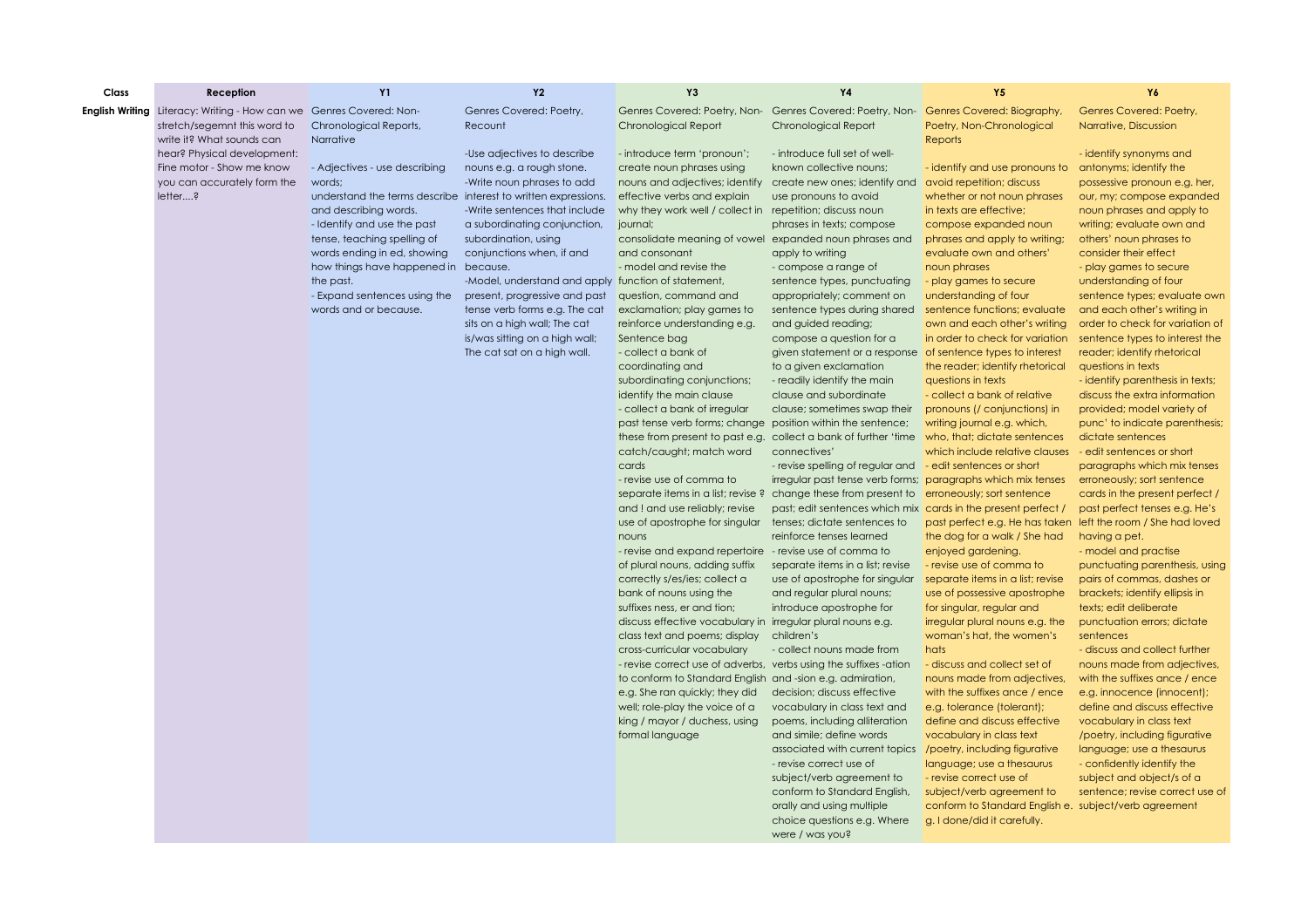| Class      | Reception                                          | <b>Y1</b>                                            | <b>Y2</b>                                      | Y3                       | <b>Y4</b>                | Y5                         | Y6                                               |
|------------|----------------------------------------------------|------------------------------------------------------|------------------------------------------------|--------------------------|--------------------------|----------------------------|--------------------------------------------------|
| English    | All Are Welcome - Alexandra                        | Hansel and Gretel - Josephine Window - Jeannie Baker |                                                | Back of the Bus - Aaron  | Some Kind of Happiness - | Tale from the Inner City - | The Last Post - Keith Campion                    |
| Reading    | Penfold                                            | Collins                                              |                                                | reynolds                 | Claire Legrand           | Shaun Tan                  |                                                  |
|            | Matisse's Magical Trail - Tim                      |                                                      |                                                |                          |                          |                            |                                                  |
|            | Hopgood                                            |                                                      |                                                |                          |                          |                            |                                                  |
|            | Little Glow - Katie Sahota                         |                                                      |                                                |                          |                          |                            |                                                  |
|            | Jakson Pollock Splashed Paint                      |                                                      |                                                |                          |                          |                            |                                                  |
|            | and Wasn't Sorry - Fausto                          |                                                      |                                                |                          |                          |                            |                                                  |
|            | Gilberti Literacy: Reading -                       |                                                      |                                                |                          |                          |                            |                                                  |
|            | Can you re tell me the story                       |                                                      |                                                |                          |                          |                            |                                                  |
|            | we have litsetned to? What                         |                                                      |                                                |                          |                          |                            |                                                  |
|            | happened when? Who was                             |                                                      |                                                |                          |                          |                            |                                                  |
|            | the main character? Why?                           |                                                      |                                                |                          |                          |                            |                                                  |
| English    | Communication and                                  |                                                      |                                                |                          |                          |                            |                                                  |
| Speaking & | Language: Listening, Attention                     |                                                      |                                                |                          |                          |                            |                                                  |
| Listening  | and Understanding: Speaking                        |                                                      |                                                |                          |                          |                            |                                                  |
|            | - Tell me about your                               |                                                      |                                                |                          |                          |                            |                                                  |
|            | experiences of celebrations?                       |                                                      |                                                |                          |                          |                            |                                                  |
| Maths      | White Rose: It's me 1 2 3!                         | White Rose                                           | White Rose                                     |                          |                          |                            | <b>White Rose</b>                                |
|            | Representing, comparing and                        | Number-Addition and                                  | Measurement: Money<br>Number: Multiplication & |                          |                          |                            | Number: Addition,<br>Subtraction, multiplication |
|            | composition of 1,2,3. Shape:                       | Subtraction                                          | <b>Divide</b>                                  | White Rose               | White Rose               | <b>White Rose</b>          | and Division                                     |
|            | circle and triangles. Light and Geormetry          |                                                      |                                                | Number: Addition &       | Number: Addition &       | Measurement: Area and      | <b>Number: Fractions</b>                         |
|            | Dark Represnting numbers to 5 Number - Place Value |                                                      |                                                | Subtraction              | Subtraction              | Perimeter                  | Geometry: Position and<br><b>Direction</b>       |
|            | Shape: Circles and triangles/                      |                                                      |                                                | Number: Multiplication & | Measurement: Length and  | Number: Multiplication &   |                                                  |
|            | positional language.                               |                                                      |                                                | division                 | Perimeter                | division                   |                                                  |
|            |                                                    |                                                      |                                                |                          | Number: Multiplication & |                            |                                                  |
|            |                                                    |                                                      |                                                |                          | division                 |                            |                                                  |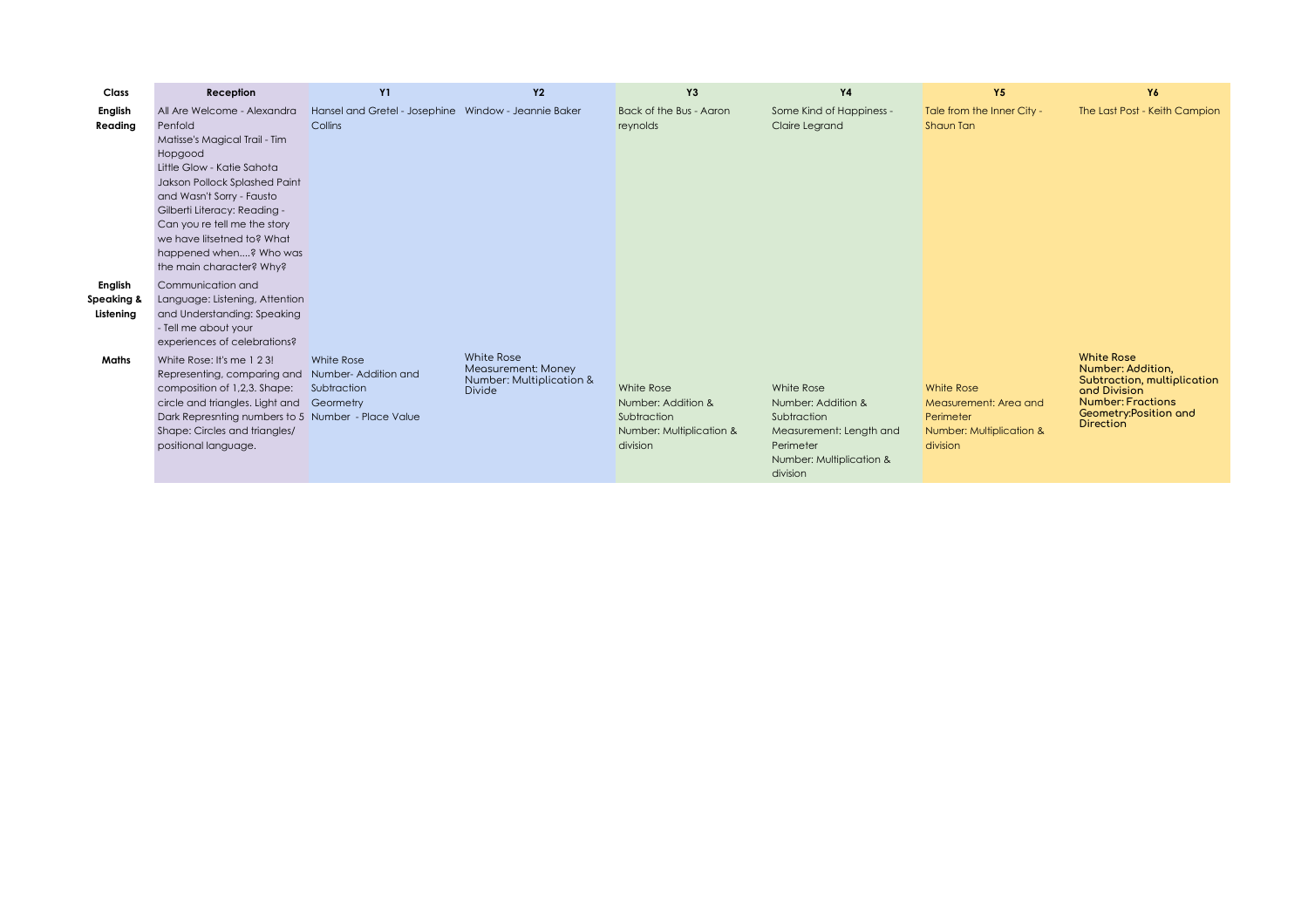| Class   | Reception                  | <b>Y1</b>                          | <b>Y2</b>                     | Y3                                                      | <b>Y4</b>                                            | <b>Y5</b>                                                                                    | Y6                                             |
|---------|----------------------------|------------------------------------|-------------------------------|---------------------------------------------------------|------------------------------------------------------|----------------------------------------------------------------------------------------------|------------------------------------------------|
| Science | Understanding the world:   | Everyday Materials:                | Working scientifically:       | Forces and Magnets:                                     | Sound:                                               | Forces                                                                                       | Light:                                         |
|         | What season does Christmas | Can they distinguish between       |                               |                                                         | Can they describe a range of                         | Can they explain that                                                                        | Can they recognise that light                  |
|         | fall in? How do we know?   | an object and the material         | Can they use sight, touch,    | Can they compare how things sounds and explain how they |                                                      | unsupported objects fall                                                                     | appears to travel in straight                  |
|         |                            | from which it is made?             | smell, hear and taste to help | move on different surfaces?                             | are made?                                            | towards the earth because of lines?                                                          |                                                |
|         |                            |                                    | them answer questions?        |                                                         |                                                      | the force of gravity acting                                                                  |                                                |
|         |                            | Can they describe materials        |                               | Can they observe that                                   | Can they associate some                              | between the earth and the                                                                    | Can they use the idea that                     |
|         |                            | using their senses?                | Can they compare several      | magnetic forces can be                                  | sounds with something                                | falling object?                                                                              | light travels in straight lines to             |
|         |                            |                                    | things?                       | transmitted without direct                              | vibrating?                                           |                                                                                              | explain that objects are seen                  |
|         |                            | Can they describe materials        |                               | contact?                                                |                                                      | Can they identify the effects                                                                | because they give out or                       |
|         |                            | using their senses, using          | Can they use texts, diagrams  |                                                         | Can they compare sources of                          | of air resistance, water                                                                     | reflect light into the eye?                    |
|         |                            | specific scientific words?         | and pictures?                 | Can they observe how some                               | sound and explain how the                            | resistance and friction that act                                                             |                                                |
|         |                            |                                    |                               | magnets attract or repel each sounds differ?            |                                                      | between moving surfaces?                                                                     | Can they explain that we see                   |
|         |                            | Can they explain what              | Can they carry out a simple   | other?                                                  |                                                      |                                                                                              | things because light travels                   |
|         |                            | material objects are made<br>from? | fair test?                    | Can they classify which                                 | Can they explain how to<br>change a sound            | Can they recognise that some from light sources to our eyes<br>mechanisms, including levers, | or from light sources to object                |
|         |                            |                                    |                               | materials are attracted to                              | (louder/softer)?                                     | pulleys and gears, allow a                                                                   | s and then to our eyes?                        |
|         |                            | Can they explain why a             |                               | magnets and which are not?                              |                                                      | smaller force to have a                                                                      |                                                |
|         |                            | material might be useful for a     |                               |                                                         | Can they recognise how                               | greater effect?                                                                              | Can they use the idea that                     |
|         |                            | specific job?                      |                               | Can they notice that some                               | vibrations from sound travel                         |                                                                                              | light travels in straight lines to             |
|         |                            |                                    |                               | forces need contact between through a medium to an ear? |                                                      |                                                                                              | explain why shadows have                       |
|         |                            | Can they name some different       |                               | two objects, but magnetic                               |                                                      |                                                                                              | the same shape as the objects                  |
|         |                            | everyday materials? e.g.           |                               | forces can act at a distance?                           | Can they find patterns                               |                                                                                              | that cast them?                                |
|         |                            | wood, plastic, metal, water        |                               |                                                         | between the pitch of a sound                         |                                                                                              |                                                |
|         |                            | and rock                           |                               | Can they identify some                                  | and features of the object                           |                                                                                              | Can they explain how                           |
|         |                            |                                    |                               | magnetic materials?                                     | that produce it?                                     |                                                                                              | different colours of light can                 |
|         |                            | Can they sort materials into       |                               |                                                         |                                                      |                                                                                              | be created?                                    |
|         |                            | groups by a given criteria?        |                               | Can they describe magnets                               | Can they find patterns                               |                                                                                              |                                                |
|         |                            |                                    |                               | having two poles (N & S)?                               | between the volume of the                            |                                                                                              | Can they use and explain how                   |
|         |                            | Can they explain how solid         |                               |                                                         | sound and the strength of the                        |                                                                                              | simple optical instruments                     |
|         |                            | shapes can be changed by           |                               |                                                         | vibrations that produced it?                         |                                                                                              | work? (periscope, telescope,                   |
|         |                            | squashing, bending, twisting       |                               |                                                         |                                                      |                                                                                              | binoculars, mirror, magnifying                 |
|         |                            | and stretching?                    |                               |                                                         | Can they recognise that<br>sounds get fainter as the |                                                                                              | glass, Newton's first reflecting<br>telescope) |
|         |                            |                                    |                               |                                                         | distance from the sound                              |                                                                                              |                                                |
|         |                            |                                    |                               |                                                         | source increases?                                    |                                                                                              | Can they explore a range of                    |
|         |                            |                                    |                               |                                                         |                                                      |                                                                                              | phenomena, including                           |
|         |                            |                                    |                               |                                                         | Can they explain how you                             |                                                                                              | rainbows, colours on soap                      |
|         |                            |                                    |                               |                                                         | could change the pitch of a                          |                                                                                              | bubbles, objects looking bent                  |
|         |                            |                                    |                               |                                                         | sound?                                               |                                                                                              | in water and coloured filters?                 |
|         |                            |                                    |                               |                                                         |                                                      |                                                                                              |                                                |
|         |                            |                                    |                               |                                                         | Can they investigate how                             |                                                                                              |                                                |
|         |                            |                                    |                               |                                                         | different materials can affect                       |                                                                                              |                                                |
|         |                            |                                    |                               |                                                         | the pitch and volume of                              |                                                                                              |                                                |
|         |                            |                                    |                               |                                                         | sounds?                                              |                                                                                              |                                                |
|         |                            |                                    |                               |                                                         |                                                      |                                                                                              |                                                |
|         |                            |                                    |                               |                                                         | <b>LINK TO MUSIC</b>                                 |                                                                                              |                                                |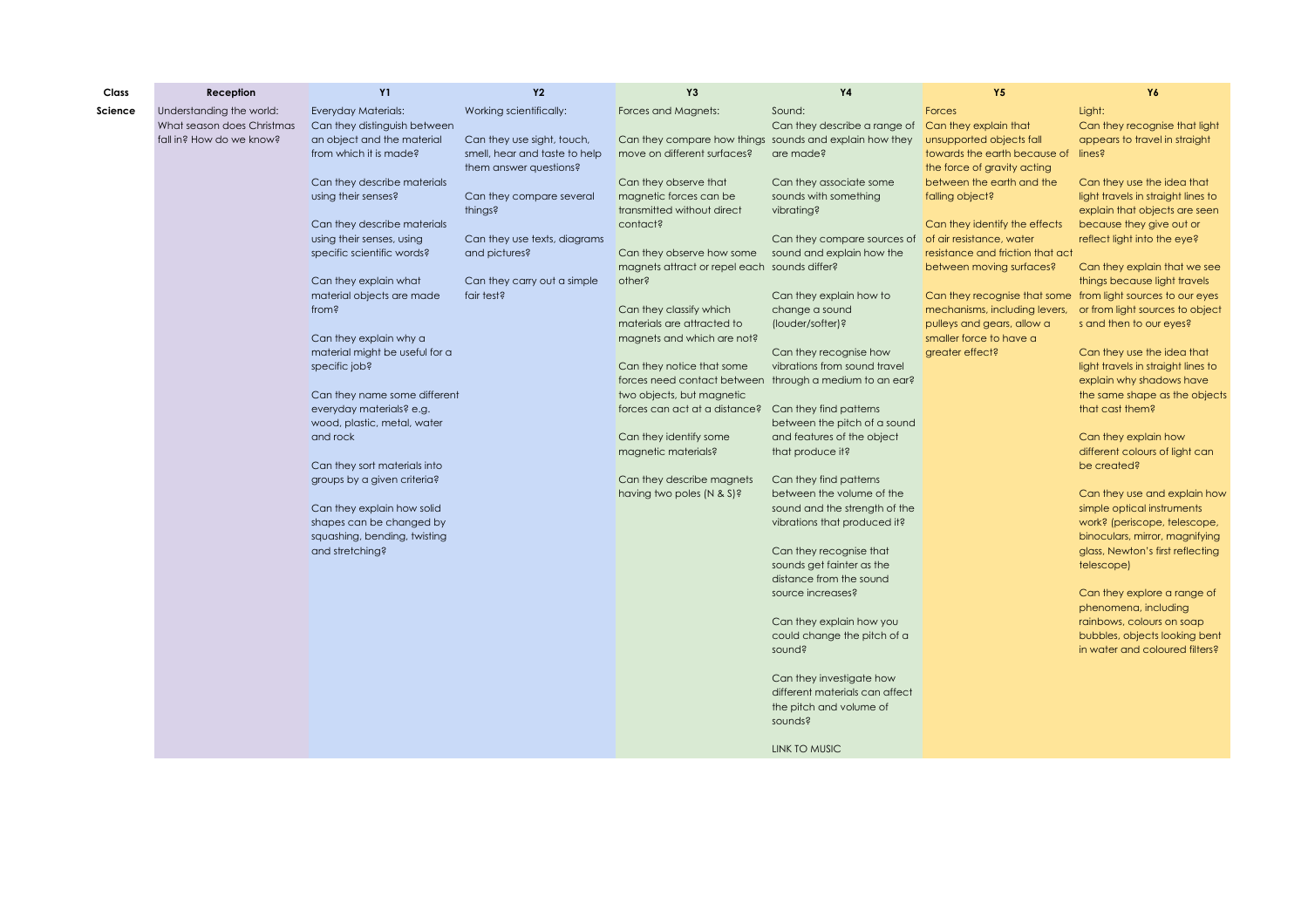| Class     | Reception                                                   | <b>Y1</b>                                                                          | <b>Y2</b>                                                   | Y3                                                         | <b>Y4</b>                                                                                  | <b>Y5</b>                    | Y6                                  |
|-----------|-------------------------------------------------------------|------------------------------------------------------------------------------------|-------------------------------------------------------------|------------------------------------------------------------|--------------------------------------------------------------------------------------------|------------------------------|-------------------------------------|
| History   | Understanding the world: Past                               | Chronological Understanding: Knowledge and                                         |                                                             | <b>Historical Enquiry</b>                                  | Knowledge and                                                                              | Chronological Understanding  | <b>Chronological Understanding:</b> |
|           | and present - What                                          | Can they use words and                                                             | Interpretation:                                             |                                                            | Interpretation:                                                                            | Can they use dates and       | Can they place a specific           |
|           | celebrations can you                                        | phrases like: old, new and a                                                       |                                                             |                                                            | Do they appreciate how items                                                               | historical language in their | event on a timeline by              |
|           | remember? What has been<br>your favourite memory?           | long time ago?<br>Can they recognise that a                                        | Can they recount the life of<br>someone famous from Britain | Do they recognise the part<br>that archaeologists have had | found belonging to the past<br>are helping us to build up an                               | work?                        | decade?                             |
|           |                                                             | story that is read to them may                                                     | who lived in the past giving                                | in helping us understand more                              | accurate picture of how                                                                    | <b>Historical Enquiry</b>    |                                     |
|           |                                                             | have happened a long time                                                          | attention to what they did                                  | about what happened in the                                 | people lived in the past?                                                                  | Do they appreciate how       |                                     |
|           |                                                             | ago?                                                                               | earlier and what they did                                   | past?                                                      |                                                                                            | historical artefacts have    |                                     |
|           |                                                             | Can they retell a familiar story later?                                            |                                                             |                                                            | Chronological Understanding:                                                               | helped us understand more    |                                     |
|           |                                                             | set in the past?                                                                   |                                                             |                                                            | Can they plot recent history                                                               | about British lives in the   |                                     |
|           |                                                             |                                                                                    | Can they explain why Britain                                |                                                            | on a timeline using centuries?                                                             | present and past?            |                                     |
|           |                                                             | Knowledge and Interpretation has a special history by<br>Do they recognise that we | naming some famous events                                   |                                                            | Can they place periods of                                                                  |                              |                                     |
|           |                                                             | celebrate certain events, such and some famous people?                             |                                                             |                                                            | history on a timeline showing                                                              |                              |                                     |
|           |                                                             | as bonfire night, because of                                                       |                                                             |                                                            | periods of time?                                                                           |                              |                                     |
|           |                                                             | what happened many years                                                           | <b>Historical Enquiry:</b>                                  |                                                            |                                                                                            |                              |                                     |
|           |                                                             | ago?                                                                               |                                                             |                                                            | Can they use their                                                                         |                              |                                     |
|           |                                                             |                                                                                    | Can they research the life of a                             |                                                            | mathematical skills to round                                                               |                              |                                     |
|           |                                                             |                                                                                    | famous Briton from the past                                 |                                                            | up time differences into                                                                   |                              |                                     |
|           |                                                             |                                                                                    | using different resources to<br>help them?                  |                                                            | centuries and decades?                                                                     |                              |                                     |
|           |                                                             |                                                                                    |                                                             |                                                            |                                                                                            |                              |                                     |
| Geography | Understanding the world: The                                | Geographical Knowledge                                                             | Geographical Knowledge:                                     | Human Geography                                            | Geographical Knowledge:                                                                    | Geographical Knowledge       | <b>Physical Geography:</b>          |
|           | natural world What                                          | Can they identify the four                                                         |                                                             |                                                            | Can they locate the Tropic of                                                              |                              | Can they give extended              |
|           | celebrations can you recall?                                | countries making up the                                                            | Can they name the major                                     | Can they explain how the                                   | Cancer and the Tropic of                                                                   | Can they locate the USA and  | descriptions of the physical        |
|           | Where in the world would                                    | United Kingdom?                                                                    | cities of England, Wales,                                   | lives of people living in the                              | Capricorn?                                                                                 | Canada on a world map and    | features of different places        |
|           | celebration take place? Can                                 |                                                                                    | Scotland and Ireland?                                       | Mediterranean would be                                     |                                                                                            | atlas?                       | around the world?                   |
|           | we closely at the map to find<br>different countries in the | Can they name some of the<br>main towns and cities in the                          |                                                             | different from their own?                                  | Do they know the difference                                                                |                              |                                     |
|           | world?                                                      | United Kingdom?                                                                    | Can they find where they live<br>on a map of the UK?        | Geographical Knowledge                                     | between the British Isles, Great Can they locate and name<br>Britain and the UK?           | the main countries in South  |                                     |
|           |                                                             |                                                                                    |                                                             |                                                            |                                                                                            | America on a world map and   |                                     |
|           |                                                             |                                                                                    | Can they describe the key                                   | Can they name and locate                                   | Do they know the countries                                                                 | atlas?                       |                                     |
|           |                                                             |                                                                                    | features of a place using                                   | some well-known European                                   | that make up the European                                                                  |                              |                                     |
|           |                                                             |                                                                                    | words like beach, coast,                                    | countries?                                                 | Union?                                                                                     |                              |                                     |
|           |                                                             |                                                                                    | forest, hill, mountain, ocean,                              |                                                            |                                                                                            |                              |                                     |
|           |                                                             |                                                                                    | valley?                                                     |                                                            | Can they name up to six cities <b>Geographical Enquiry</b><br>in the UK and locate them on | Can they plan a journey to a |                                     |
|           |                                                             |                                                                                    |                                                             |                                                            | a map?                                                                                     | place in another part of the |                                     |
|           |                                                             |                                                                                    |                                                             |                                                            |                                                                                            | world, taking account of     |                                     |
|           |                                                             |                                                                                    |                                                             |                                                            | Can they locate and name                                                                   | distance and time?           |                                     |
|           |                                                             |                                                                                    |                                                             |                                                            | some of the main islands that                                                              |                              |                                     |
|           |                                                             |                                                                                    |                                                             |                                                            | surround the UK?                                                                           |                              |                                     |
|           |                                                             |                                                                                    |                                                             |                                                            | Can they name the areas                                                                    |                              |                                     |
|           |                                                             |                                                                                    |                                                             |                                                            | of origin of the main ethnic                                                               |                              |                                     |
|           |                                                             |                                                                                    |                                                             |                                                            | groups in the UK & in their                                                                |                              |                                     |
|           |                                                             |                                                                                    |                                                             |                                                            | school?                                                                                    |                              |                                     |
|           |                                                             |                                                                                    |                                                             |                                                            |                                                                                            |                              |                                     |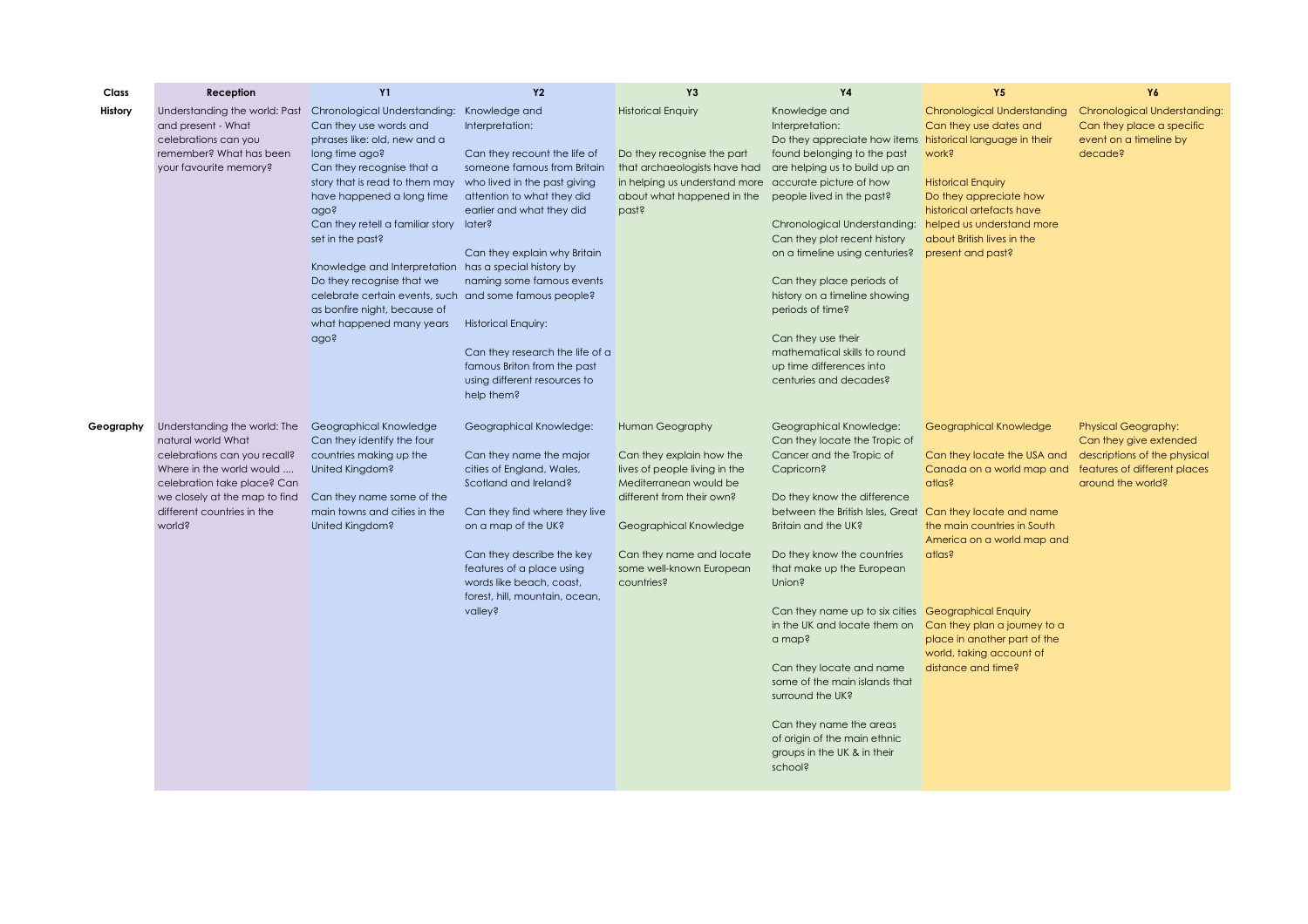| Class | Reception                                                  | <b>Y1</b>                    | Y2                                                       | Y3                                        | Υ4                                                          | Υ5                            | Y6                                                  |
|-------|------------------------------------------------------------|------------------------------|----------------------------------------------------------|-------------------------------------------|-------------------------------------------------------------|-------------------------------|-----------------------------------------------------|
| Art   | Expressive arts and design:                                | Printing:                    | Collage:                                                 | Printing                                  | Drawing:                                                    | <b>Drawing</b>                | Drawing:                                            |
|       | Creating with materials - What                             | Can they print with sponges, | Can they create individual                               | Can they make a printing                  | Can they identify and draw                                  | Can they identify and draw    | Do their sketches                                   |
|       | colours can you see in this                                | vegetables and fruit?        | and group collages?                                      | plock?                                    | simple objects, and use marks simple objects, and use marks |                               | communicate emotions and a                          |
|       | image? How do you make this                                |                              |                                                          |                                           | and lines to produce texture?                               | and lines to produce texture? | sense of self with accuracy                         |
|       | colour? Is the coloyur light or                            | Can they print onto paper    | Can they use different kinds of Can they make a 2 colour |                                           |                                                             |                               | and imagination?                                    |
|       | dark? How would we make a                                  | and textile?                 | materials in their collage and print?                    |                                           | Use of IT:                                                  | Do they successfully use      |                                                     |
|       | colour lighter/darker? Look                                |                              | explain why they have chosen                             |                                           | Can they present a collection shading to create mood and    |                               | Can they explain why they                           |
|       | closely at the lines, are they                             | Can they design their own    | them?                                                    |                                           | of their work on a slide show?                              | feeling?                      | have combined different tools                       |
|       | thick or thin? Can you make                                | printing block?              |                                                          | 3D/Textiles                               |                                                             |                               | to create their drawings?                           |
|       | thick or thin lines? Why have                              |                              | Can they use repeated                                    | Can they add onto their work 3D/Textiles: |                                                             | Can they organise line, tone, |                                                     |
|       | you choosen to use thick line? Can they create a repeating |                              | patterns in their collage?                               | to create texture and shape?              | Do they experiment with and                                 | shape and colour to represent | Can they explain why they                           |
|       | What tool could we use to                                  | pattern?                     |                                                          |                                           | combine materials and                                       | figures and forms in          | have chosen specific drawing                        |
|       | make a thin line?                                          |                              |                                                          |                                           | processes to design and make movement?                      |                               | techniques?                                         |
|       |                                                            |                              |                                                          |                                           | 3D form?                                                    |                               |                                                     |
|       |                                                            |                              |                                                          |                                           |                                                             | Can they show reflections?    | Painting:                                           |
|       |                                                            |                              |                                                          |                                           |                                                             |                               | Can they explain what their                         |
|       |                                                            |                              |                                                          |                                           |                                                             | Can they explain why they     | own style is?                                       |
|       |                                                            |                              |                                                          |                                           |                                                             | have chosen specific          |                                                     |
|       |                                                            |                              |                                                          |                                           |                                                             | materials to draw with?       | Can they use a wide range of                        |
|       |                                                            |                              |                                                          |                                           |                                                             |                               | techniques in their work?                           |
|       |                                                            |                              |                                                          |                                           |                                                             |                               | Can they explain why they                           |
|       |                                                            |                              |                                                          |                                           |                                                             |                               | have chosen specific painting                       |
|       |                                                            |                              |                                                          |                                           |                                                             |                               | techniques?                                         |
|       |                                                            |                              |                                                          |                                           |                                                             |                               |                                                     |
|       |                                                            |                              |                                                          |                                           |                                                             |                               | 3D/Textiles:                                        |
|       |                                                            |                              |                                                          |                                           |                                                             |                               | Can they create models on a                         |
|       |                                                            |                              |                                                          |                                           |                                                             |                               | range of scales?                                    |
|       |                                                            |                              |                                                          |                                           |                                                             |                               |                                                     |
|       |                                                            |                              |                                                          |                                           |                                                             |                               | Can they create work which is                       |
|       |                                                            |                              |                                                          |                                           |                                                             |                               | open to interpretation by the                       |
|       |                                                            |                              |                                                          |                                           |                                                             |                               | qudience?                                           |
|       |                                                            |                              |                                                          |                                           |                                                             |                               |                                                     |
|       |                                                            |                              |                                                          |                                           |                                                             |                               | Can they include both visual                        |
|       |                                                            |                              |                                                          |                                           |                                                             |                               | and tactile elements in their                       |
|       |                                                            |                              |                                                          |                                           |                                                             |                               | work?                                               |
|       |                                                            |                              |                                                          |                                           |                                                             |                               |                                                     |
|       |                                                            |                              |                                                          |                                           |                                                             |                               | Collage:                                            |
|       |                                                            |                              |                                                          |                                           |                                                             |                               | Can they justify the materials<br>they have chosen? |
|       |                                                            |                              |                                                          |                                           |                                                             |                               |                                                     |
|       |                                                            |                              |                                                          |                                           |                                                             |                               | Can they combine pattern,                           |
|       |                                                            |                              |                                                          |                                           |                                                             |                               | tone and shape?                                     |
|       |                                                            |                              |                                                          |                                           |                                                             |                               |                                                     |
|       |                                                            |                              |                                                          |                                           |                                                             |                               |                                                     |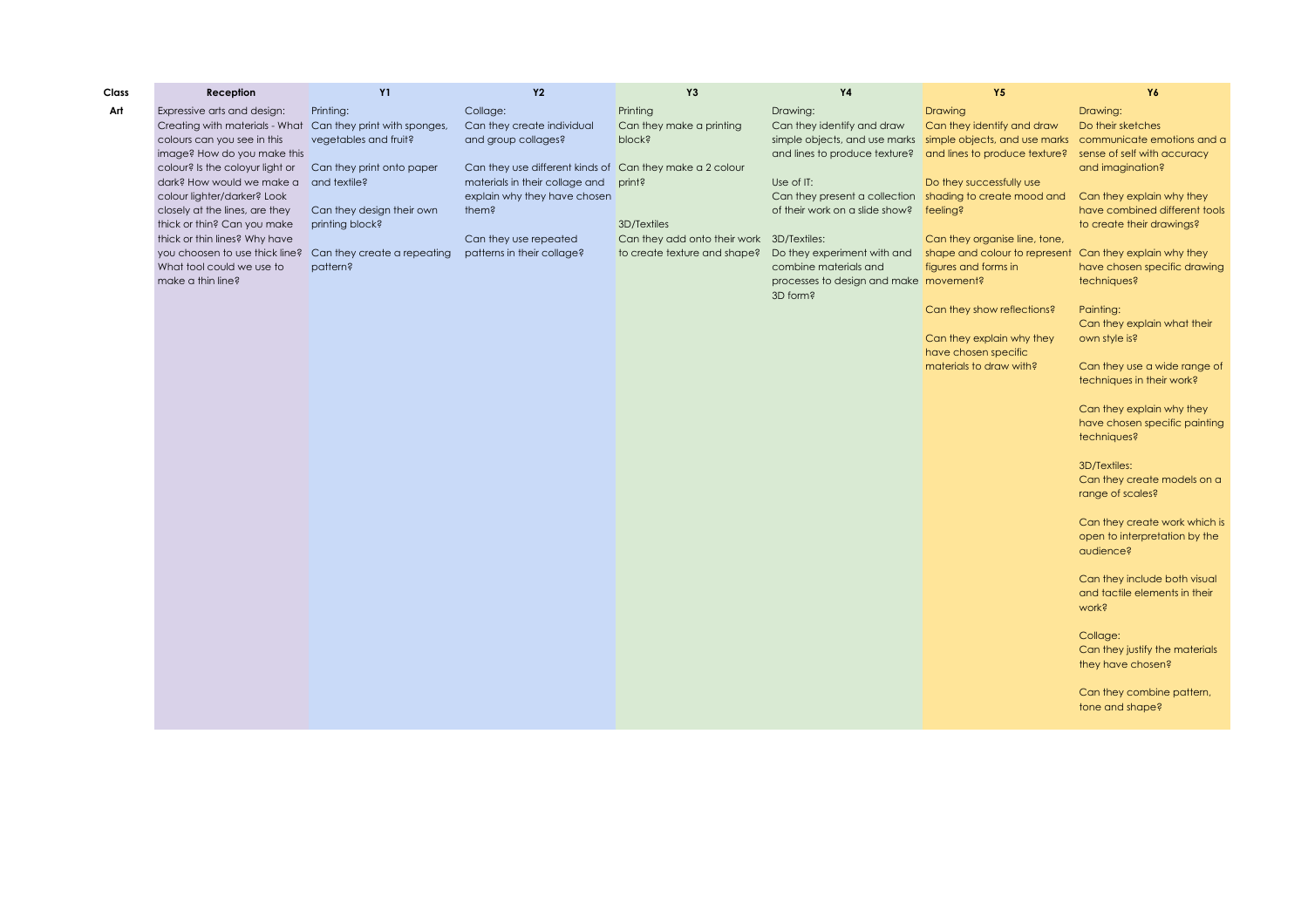| Class | Reception                                 | <b>Y1</b>                       | <b>Y2</b>                       | Y3                      | <b>Y4</b>                  | Y5                           | Y6                           |
|-------|-------------------------------------------|---------------------------------|---------------------------------|-------------------------|----------------------------|------------------------------|------------------------------|
| DT    | Expressive arts and design:               | Use of Materials:               | Use of Materials:               | Mouldable Materials     | Mouldable Materials:       | <b>Textiles</b>              | <b>Mouldable Materials:</b>  |
|       | Creating with materials - What            | Can they make a                 |                                 | Do they select the most | Can they use a range of    | Do they think about what the | Can they justify why the     |
|       | building and mouldable                    | structure/model using different |                                 | appropriate materials?  | advanced techniques to     | user would want when         | chosen material was the best |
|       | materials have you used in the materials? |                                 | Can they measure                |                         | shape and mould?           | choosing textiles?           | for the task?                |
|       | past? Would that work to                  |                                 | materials to use in a model or  | Can they use a range of |                            |                              |                              |
|       | create this piece of art? Is              | Is their work tidy?             | structure?                      | techniques to shape and | Do they use finishing      | How have they made their     | Can they justify design in   |
|       | there something better that               |                                 |                                 | mould?                  | techniques, showing an     | product attractive and       | relation to the audience?    |
|       | you can use?                              | Can they make their model       | Can they join the material in   |                         | awareness of the audience? | strong?                      |                              |
|       |                                           | stronger if it needs to be?     | different wavs?                 | Do they use finishing   |                            |                              |                              |
|       |                                           |                                 |                                 | techniques?             |                            | Can they make up a           |                              |
|       |                                           |                                 | Can they use joining, folding   |                         |                            | prototype first?             |                              |
|       |                                           |                                 | or rolling to make it stronger? |                         |                            |                              |                              |
|       |                                           |                                 |                                 |                         |                            | Can they use a range of      |                              |
|       |                                           |                                 |                                 |                         |                            | joining techniques?          |                              |
|       |                                           |                                 |                                 |                         |                            |                              |                              |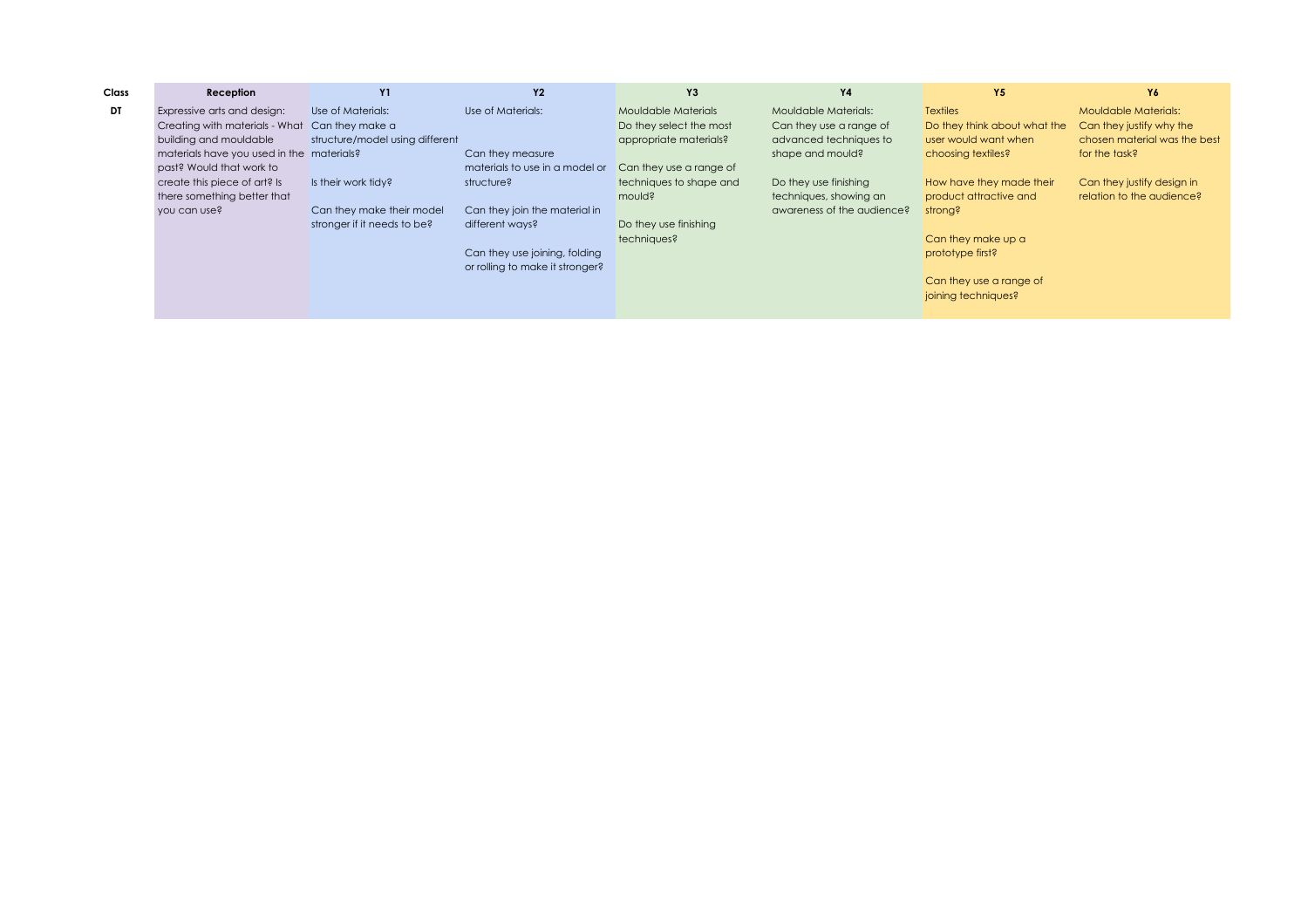| Class     | Reception                                                                       | <b>Y1</b>                                                                              | <b>Y2</b>                                                                           | Y3                                                                                                                     | <b>Y4</b>                                                       | Y5                                                                                | Y6                                                                                           |
|-----------|---------------------------------------------------------------------------------|----------------------------------------------------------------------------------------|-------------------------------------------------------------------------------------|------------------------------------------------------------------------------------------------------------------------|-----------------------------------------------------------------|-----------------------------------------------------------------------------------|----------------------------------------------------------------------------------------------|
| <b>RE</b> | Understanding the world:<br>People, Cultures and<br>communities Can you tell me | 1.1 Who is a Christian and<br>what do they believe?<br>$\Box$ Talk about the fact that | 1.2 Who is a Muslim and what<br>do they believe?<br>$\Box$ Talk about the fact that | L2.2: Why is the Bible<br>important for Christians today? think that life is a journey?<br>$\Box$ Recall and name some | L2.6: Why do some people<br>What significant experiences        | U2.1 Why do some people<br>believe God exists?<br>$\Box$ Define the terms theist, | U2.5: Is it better to express your<br>religion in arts and<br>architecture or in charity and |
|           | which religious festivals are                                                   | Christians believe in God                                                              | Muslims believe in God                                                              | <b>Bible stories that</b>                                                                                              | mark this?                                                      | atheist and agnostic                                                              | generosity?                                                                                  |
|           | coming up? How are the<br>same and how are they                                 | and follow the example of<br>Jesus $(A1)$ .                                            | (Allah) and follow the<br>example of the Prophet                                    | inspire Christians (A2).<br>$\Box$ Identify at least two ways                                                          | Recall and name some of<br>the ways religions mark              | and give examples of<br>statements that reflect                                   | Respond with ideas of their<br>own to the title                                              |
|           | different? Can you explain                                                      | $\Box$ Recognise some Christian                                                        | Muhammad identify some                                                              | Christians use                                                                                                         | milestones of commitment                                        | these beliefs (B1).                                                               | question (B2).                                                                               |
|           | how they use art and dance                                                      | symbols and images                                                                     | ways Muslims mark                                                                   | the Bible in everyday life (B1).                                                                                       | (including marriage) (A1).                                      | $\Box$ Give two reasons why a                                                     | □ Find out about religious                                                                   |
|           | to celebrate? What is your                                                      | used to express ideas about                                                            | Ramadan and celebrate Eid-                                                          | $\Box$ Make connections between                                                                                        | $\Box$ Identify at least two                                    | Christian believes in                                                             | teachings, charities and ways                                                                |
|           | favourite celebration every                                                     | God (A3).                                                                              | $U$ -Fitr $(A1)$ .                                                                  | stories in the                                                                                                         | promises made by                                                | God and one why an atheist                                                        | of expressing generosity (C3).                                                               |
|           | year?                                                                           | □ Talk about some simple                                                               | $\Box$ Recognise that Muslims do                                                    | <b>Bible and what Christians</b>                                                                                       | believers at these ceremonies                                   | does not (A3).                                                                    | Describe and make                                                                            |
|           |                                                                                 | ideas about Christian                                                                  | not draw Allah or the                                                               | believe about                                                                                                          | and say why                                                     | □ Outline clearly a Christian                                                     | connections between                                                                          |
|           |                                                                                 | beliefs about God and Jesus                                                            | Prophet, but use calligraphy to creation, the Fall and                              |                                                                                                                        | they are important (B1).                                        | understanding of                                                                  | examples of religious creativity                                                             |
|           |                                                                                 | $(A1)$ .<br>$\Box$ Re-tell a story that shows                                          | say what God is<br>like $(A3)$ .                                                    | salvation (A2).<br>$\Box$ Give examples of how and                                                                     | $\Box$ Suggest why some people<br>see life as a journey and     | what God is like, using<br>examples and                                           | (buildings and art) (A1).<br>$\Box$ Show understanding of the                                |
|           |                                                                                 | what Christians might                                                                  | □ Talk about some simple                                                            | suggest                                                                                                                | identify some of the key                                        | evidence (A2).                                                                    | value of sacred                                                                              |
|           |                                                                                 | think about God, in words,                                                             | ideas about Muslim                                                                  |                                                                                                                        | reasons why Christians use the milestones on this journey (A2). | $\Box$ Give examples of ways in                                                   | buildings and art (B3).                                                                      |
|           |                                                                                 | drama and pictures,                                                                    | beliefs about God, making                                                           | <b>Bible</b>                                                                                                           | Describe what happens in                                        | which believing in                                                                | $\Box$ Suggest reasons why some                                                              |
|           |                                                                                 | suggesting what it means (A2). links with some of the                                  |                                                                                     | today (B1).                                                                                                            | Christian, Jewish, and/or                                       | God is valuable in the lives of                                                   | believers see                                                                                |
|           |                                                                                 | $\Box$ Talk about issues of good                                                       | 99 Names of Allah (A1).                                                             | $\Box$ Describe some ways                                                                                              | Hindu ceremonies of                                             | Christians, and                                                                   | generosity and charity as                                                                    |
|           |                                                                                 | and bad, right and wrong                                                               | $\Box$ Re-tell a story about the life                                               | Christians say God is                                                                                                  | commitment and say what                                         | ways in which it can be                                                           | more important than buildings                                                                |
|           |                                                                                 | arising from the stories (C3).                                                         | of the Prophet                                                                      | like, with examples from the                                                                                           | these rituals mean (A3).                                        | challenging (B2).                                                                 | and $art$ (B2).                                                                              |
|           |                                                                                 | $\Box$ Ask some questions about                                                        | Muhammad (A2).                                                                      | Bible, using                                                                                                           | $\Box$ Suggest reasons why                                      | □ Express thoughtful ideas                                                        | $\Box$ Apply ideas about values                                                              |
|           |                                                                                 | believing in God and                                                                   | $\Box$ Recognise some objects                                                       | different forms of expression                                                                                          | marking the milestones of                                       | about the impact of                                                               | and from scriptures to the title                                                             |
|           |                                                                                 | offer some ideas of their own                                                          | used by Muslims and<br>suggest why they are                                         | $(A1)$ .                                                                                                               | life are important to Christians, believing or not believing in |                                                                                   | question (C2).                                                                               |
|           |                                                                                 | $(C1)$ .                                                                               |                                                                                     | Discuss their own and                                                                                                  | Hindus and/or                                                   | God on                                                                            | □ Outline how and why some                                                                   |
|           |                                                                                 | □ Make links between what                                                              | important (A2).<br>$\Box$ Identify some ways Muslims                                | others' ideas about<br>why humans do bad things                                                                        | Jewish people (B2).                                             | someone's life (B1).<br>□ Present different views on                              | Humanists criticise                                                                          |
|           |                                                                                 | Jesus taught and what                                                                  | mark Ramadan and                                                                    | and how                                                                                                                | $\Box$ Link up some questions and<br>answers about              | why people                                                                        | spending on religious buildings<br>or $art (A3)$ .                                           |
|           |                                                                                 | Christians believe and do (A2).                                                        | celebrate Eid-ul-Fitr and how                                                       | people try to put things right                                                                                         | how believers show                                              | believe in God or not,                                                            | $\Box$ Examine the title question                                                            |
|           |                                                                                 | $\Box$ Respond thoughtfully to a                                                       | this might make                                                                     | $(C3)$ .                                                                                                               | commitment with their                                           | including their own                                                               | from different                                                                               |
|           |                                                                                 | piece of Christian music                                                               | them feel (B1).                                                                     | $\Box$ Explain how the Bible uses                                                                                      | own ideas about community,                                      | ideas $(C1)$ .                                                                    | perspectives, including their                                                                |
|           |                                                                                 | and a Bible text that inspired it $\Box$ Make links between what                       |                                                                                     | different kinds                                                                                                        | belonging and                                                   | <b>Explain how Christians</b>                                                     | own (C1).                                                                                    |
|           |                                                                                 | $(B1)$ .                                                                               | the Holy Qur'an says                                                                | of stories to tell a big story                                                                                         | belief $(C1)$ .                                                 | sometimes disagree                                                                |                                                                                              |
|           |                                                                                 |                                                                                        | and how Muslims behave                                                              | $(A2)$ .                                                                                                               | $\Box$ Explain similarities and                                 | about what God is like, giving                                                    |                                                                                              |
|           |                                                                                 |                                                                                        | $(A2)$ .                                                                            | □ Suggest why Christians                                                                                               | differences between                                             | examples of                                                                       |                                                                                              |
|           |                                                                                 |                                                                                        | $\Box$ Ask some questions about                                                     | believe that God                                                                                                       | ceremonies of commitment                                        | how they interpret texts                                                          |                                                                                              |
|           |                                                                                 |                                                                                        | God that are hard to                                                                | needs to rescue/save human                                                                                             | $(B3)$ .                                                        | differently (B3).                                                                 |                                                                                              |
|           |                                                                                 |                                                                                        | answer and offer some ideas                                                         | beings (B2).                                                                                                           | $\Box$ Discuss and present their                                | $\Box$ Enquire into what some                                                     |                                                                                              |
|           |                                                                                 |                                                                                        | of their own (C1).                                                                  |                                                                                                                        | own ideas about the value                                       | atheists, agnostics                                                               |                                                                                              |
|           |                                                                                 |                                                                                        |                                                                                     |                                                                                                                        | and challenge of religious<br>commitment in Britain today       | and theists say about God,<br>expressing their                                    |                                                                                              |
|           |                                                                                 |                                                                                        |                                                                                     |                                                                                                                        |                                                                 | own ideas and arguments,                                                          |                                                                                              |
|           |                                                                                 |                                                                                        |                                                                                     |                                                                                                                        |                                                                 | using evidence                                                                    |                                                                                              |

and examples (C1).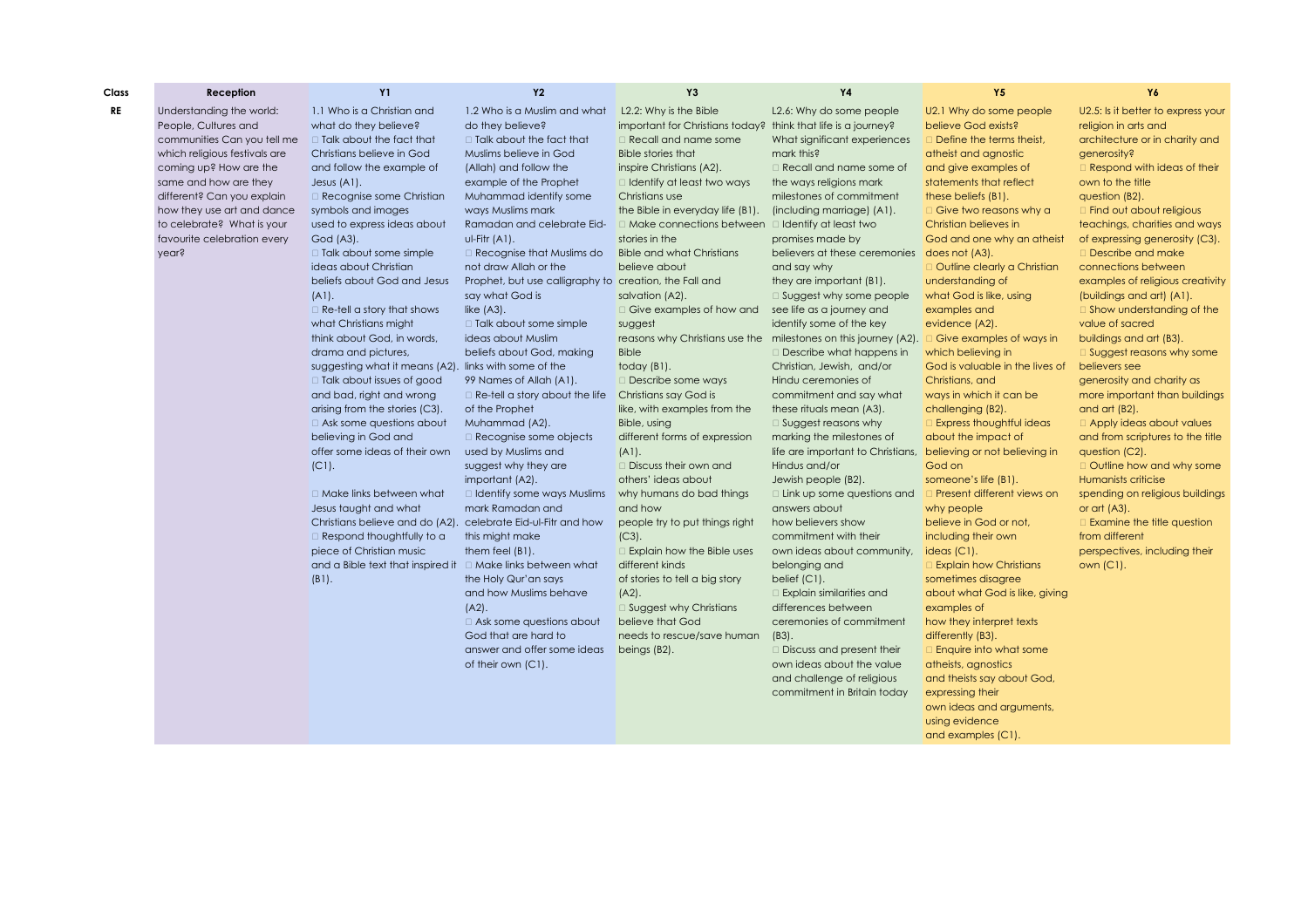| Class        | Reception                    | <b>Y1</b>                                                                                | <b>Y2</b>                                                       | Y3                                                           | <b>Y4</b>                                                    | <b>Y5</b>                                                                              | Y6                                                          |
|--------------|------------------------------|------------------------------------------------------------------------------------------|-----------------------------------------------------------------|--------------------------------------------------------------|--------------------------------------------------------------|----------------------------------------------------------------------------------------|-------------------------------------------------------------|
| <b>Music</b> | Expressive arts and design:  | Performing:                                                                              | Performing:                                                     | Composing                                                    | Performing:                                                  | Performina                                                                             | Performina:                                                 |
|              | Being imaginative            | Can they use their voice to<br>speak/sing/chant?                                         |                                                                 |                                                              | Can they perform a simple<br>part rhythmically?              | Do they breathe in the correct<br>place when singing?                                  | Can they sing a harmony part<br>confidently and accurately? |
|              |                              |                                                                                          | Do they sing and follow the                                     | Can they create                                              |                                                              |                                                                                        |                                                             |
|              |                              | Do they join in with singing?                                                            | melody (tune)?                                                  | accompaniments for tunes?                                    | Can they sing songs from<br>memory with accurate pitch?      | Can they sing and use their<br>understanding of meaning to                             | Can they perform parts from<br>memory?                      |
|              |                              | Do they look at their audience Do they sing accurately at a<br>when they are performing? | given pitch?                                                    | Can they combine different<br>sounds to create a specific    | Can they improvise using                                     | add expression?                                                                        | Can they perform using                                      |
|              |                              | Can they clap short rhythmic                                                             | Can they perform with others?                                   | mood or feeling?                                             | repeated patterns?                                           | Can they maintain their part<br>whilst others are performing                           | notations?                                                  |
|              |                              | patterns?                                                                                | Can they sing/clap a pulse                                      |                                                              |                                                              | their part?                                                                            | Can they take the lead in a<br>performance?                 |
|              |                              | Composing:                                                                               | increasing or decreasing in                                     |                                                              |                                                              |                                                                                        |                                                             |
|              |                              | Can they make different<br>sounds with their voice?                                      | tempo?                                                          |                                                              |                                                              |                                                                                        | Can they take on a solo part?                               |
|              |                              |                                                                                          |                                                                 |                                                              |                                                              |                                                                                        | Can they provide rhythmic<br>support?                       |
| Computing    | Understanding the world: How | Communicating:                                                                           | Data Retrieving and                                             | Presentation                                                 | Presentation:                                                | Data Retrieving and                                                                    | Presentation:                                               |
|              | can we capture our artwork   | Do they recognise what an                                                                | Organising:                                                     | Can they create a                                            | Can they create a lengthy                                    | Organising                                                                             | Can they present a film for a                               |
|              | and dances? How do you       | email address looks like?                                                                |                                                                 | presentation that moves from                                 | presentation that moves from                                 | Can they listen to streaming                                                           | specific audience and then                                  |
|              | take a photo using the iPad? |                                                                                          | Can they find information on a slide to slide and is aimed at a |                                                              | slide to slide and is aimed at a                             | audio such as online radio?                                                            | adapt the same film for a                                   |
|              |                              | Have they joined in sending a<br>class email?                                            | website?                                                        | specific audience?                                           | specific audience?                                           | Can they download and listen                                                           | different audience?                                         |
|              |                              |                                                                                          | Can they click links in a                                       | Can they combine text,                                       | Can they insert sound                                        | to podcasts?                                                                           | Can they create a                                           |
|              |                              | Can they use the @ key and                                                               | website?                                                        | images and sounds and show                                   | recordings into a multimedia                                 |                                                                                        | sophisticated multimedia                                    |
|              |                              | type an email address?                                                                   |                                                                 | awareness of the audience?                                   | presentation?                                                | Can they produce and                                                                   | presentation?                                               |
|              |                              |                                                                                          | Can they print a web page to                                    |                                                              |                                                              | upload a podcast?                                                                      |                                                             |
|              |                              | Can they word process ideas                                                              | use as a resource?                                              | Do they know how to                                          | Do they know how to                                          |                                                                                        | Can they confidently choose                                 |
|              |                              | using a keyboard?                                                                        |                                                                 | manipulate text, underline<br>text, centre text, change font | manipulate text, underline<br>text, centre text, change font | Can they manipulate sounds<br>using Audacity?                                          | the correct page setup option<br>when creating a document?  |
|              |                              | Can they use the spacebar,                                                               |                                                                 | and size and save text to a                                  | and size and save text to a                                  |                                                                                        |                                                             |
|              |                              | backspace, enter, shift and<br>arrow keys?                                               |                                                                 | folder?                                                      | folder?                                                      | Can they select music from<br>open sources and incorporate formatting tools, including | Can they confidently use text                               |
|              |                              |                                                                                          |                                                                 |                                                              |                                                              | it into multimedia                                                                     | heading and body text?                                      |
|              |                              |                                                                                          |                                                                 |                                                              |                                                              | presentations?                                                                         |                                                             |
|              |                              |                                                                                          |                                                                 |                                                              |                                                              |                                                                                        | Can they use the 'hanging                                   |
|              |                              |                                                                                          |                                                                 |                                                              |                                                              | Can they work on simple film                                                           | indent' tool to help format                                 |
|              |                              |                                                                                          |                                                                 |                                                              |                                                              | editing?                                                                               | work where appropriate (e.g.<br>a play script)?             |
|              |                              |                                                                                          |                                                                 |                                                              |                                                              |                                                                                        |                                                             |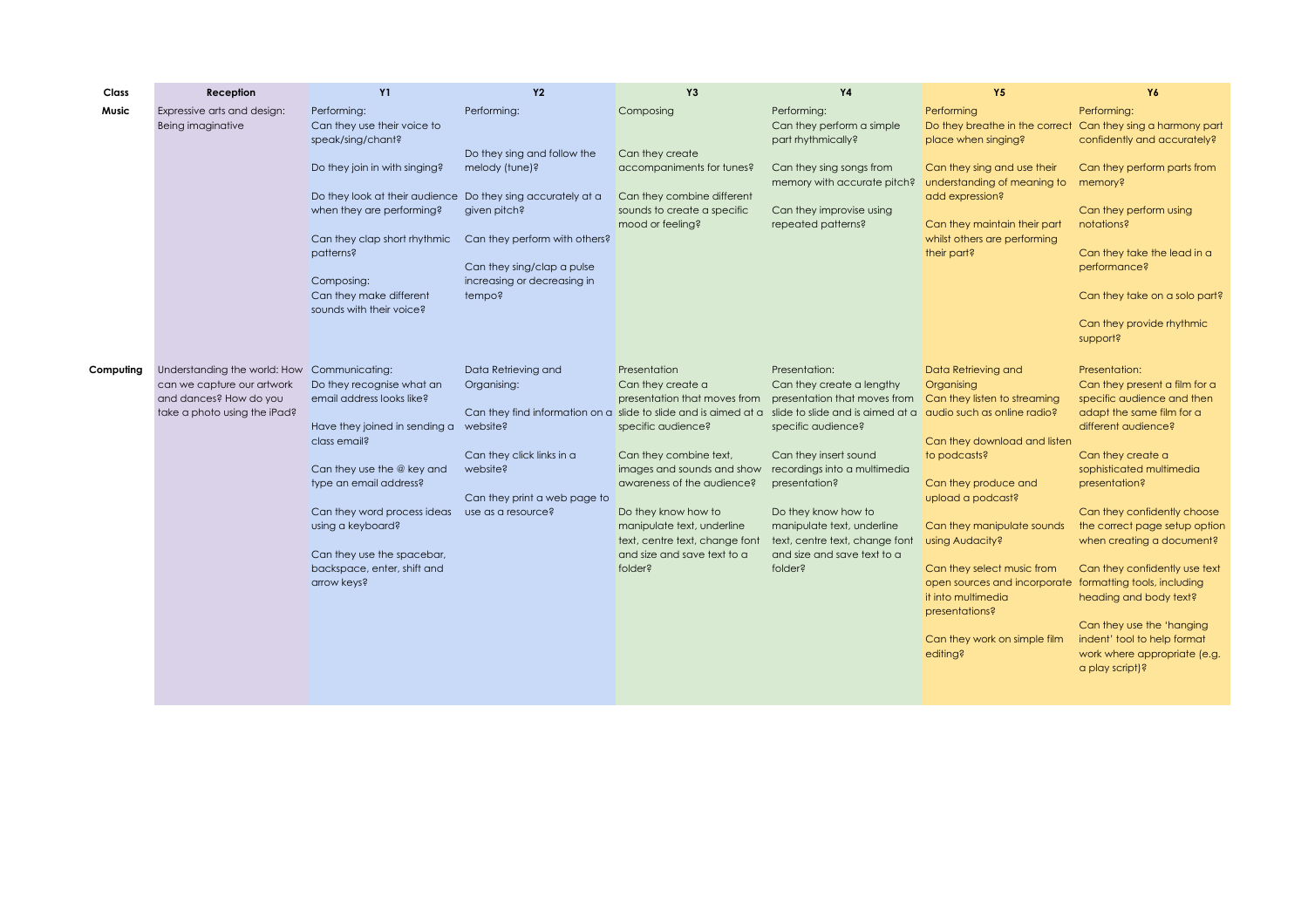| Class           | Reception                                                                                                                                                 | <b>Y1</b>                                       | <b>Y2</b>                                                                                              | Y3                                                                                                             | <b>Y4</b>                                                                                                        | Y5                                                                                                         | Y6                                                                                                     |
|-----------------|-----------------------------------------------------------------------------------------------------------------------------------------------------------|-------------------------------------------------|--------------------------------------------------------------------------------------------------------|----------------------------------------------------------------------------------------------------------------|------------------------------------------------------------------------------------------------------------------|------------------------------------------------------------------------------------------------------------|--------------------------------------------------------------------------------------------------------|
| <b>PSHE/RSE</b> | Personal, Social and Emotional R8: to identify and respect the<br>Development: Self regulation/<br>Managing Self/ Building<br>Relationships - What do you | differences and similarities<br>between people. | R1: to communicate their<br>feelings to others, to<br>recognise how others show<br>feelings and how to | R1. to recognise and<br>respond appropriately to a<br>wider range of feelings in<br>others                     | R10. to listen and respond<br>respectfully to a wide<br>range of people, to feel<br>confident to raise their own | H10. to recognise, predict<br>and assess risks in different<br>situations and decide how<br>to manage them | H14. to recognise when<br>they need help and to<br>develop the skills to ask for<br>help; to use basic |
|                 | like about your friends<br>artwork? How can we<br>sensitively help them to make                                                                           |                                                 | respond.                                                                                               | R2. to recognise what                                                                                          | concerns, to recognise and<br>care about other people's                                                          | responsibly (including<br>sensible road use and risks                                                      | techniques for resisting<br>pressure to do something                                                   |
|                 | it better? If our friend is finding<br>a skills difficult, what can you<br>do to help?                                                                    |                                                 | R7: to offer constructive<br>support and feedback to<br>others.                                        | constitutes a positive,<br>healthy relationship and<br>develop the skills to form<br>and maintain positive and | feelings and to try to see,<br>respect and if necessary<br>constructively challenge<br>others' points of view    | in their local environment)<br>and to use this as an<br>opportunity to build<br>resilience                 | dangerous, unhealthy, that<br>makes them uncomfortable<br>or anxious or that they think<br>is wrong    |
|                 |                                                                                                                                                           |                                                 |                                                                                                        | healthy relationships                                                                                          | R <sub>14</sub> , to realise the nature                                                                          | H17. which, why and how,                                                                                   | H17, which, why and how,                                                                               |
|                 |                                                                                                                                                           |                                                 |                                                                                                        | R3. to recognise ways in<br>which a relationship can be                                                        | and consequences of<br>discrimination, bullying and                                                              | commonly available<br>substances and drugs                                                                 | commonly available<br>substances and drugs can                                                         |
|                 |                                                                                                                                                           |                                                 |                                                                                                        | unhealthy and whom to<br>talk to if they need support                                                          | aggressive behaviours<br>(including cyber bullying,<br>use of prejudice-based                                    | (focusing on alcohol and<br>'energy drinks') can<br>damage their immediate                                 | damage their immediate<br>and future health and<br>safety; that some are                               |
|                 |                                                                                                                                                           |                                                 |                                                                                                        | R12, to develop strategies<br>to resolve disputes and<br>conflict through                                      | language, 'trolling', how to<br>respond and ask for help)                                                        | and future health and<br>safety; that some are<br>restricted and some are                                  | restricted and some are<br>illegal to own, use and give<br>to others                                   |
|                 |                                                                                                                                                           |                                                 |                                                                                                        | negotiation and<br>appropriate compromise                                                                      | R18, how to recognise<br>bullying and abuse in all its                                                           | illegal to own, use and give<br>to others                                                                  |                                                                                                        |
|                 |                                                                                                                                                           |                                                 |                                                                                                        | and to give rich and<br>constructive feedback and                                                              | forms (including prejudice-<br>based bullying both in                                                            | H21. strategies for keeping                                                                                |                                                                                                        |
|                 |                                                                                                                                                           |                                                 |                                                                                                        | support to benefit others as<br>well as themselves                                                             | person, online and through<br>social media)                                                                      | physically and emotionally<br>safe including safety in the<br>environment (including rail,                 |                                                                                                        |
|                 |                                                                                                                                                           |                                                 |                                                                                                        | R14, to realise the nature                                                                                     | L12, to consider the lives of<br>people living in other                                                          | water and fire safety)                                                                                     |                                                                                                        |
|                 |                                                                                                                                                           |                                                 |                                                                                                        | and consequences of<br>teasing and bullying.                                                                   | places, and people with<br>different values and<br>customs                                                       | R1. to recognise and<br>respond appropriately to a<br>wider range of feelings in                           |                                                                                                        |
|                 |                                                                                                                                                           |                                                 |                                                                                                        |                                                                                                                |                                                                                                                  | others                                                                                                     |                                                                                                        |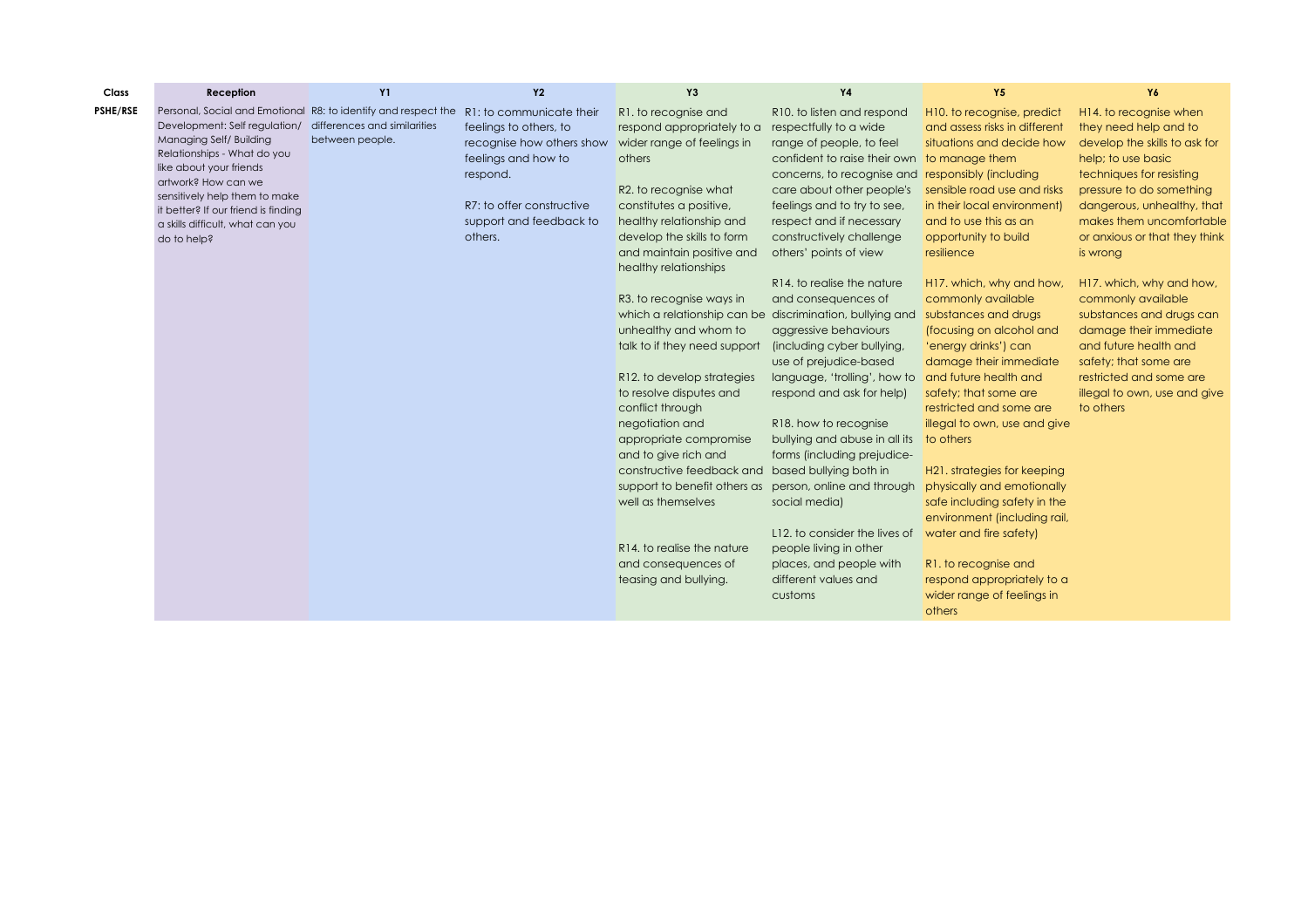| Class     | Reception                          | <b>Y1</b>                         | <b>Y2</b>                               | Y <sub>3</sub>                                                                              | <b>Y4</b>                                                     | Y5                             | Y6                               |
|-----------|------------------------------------|-----------------------------------|-----------------------------------------|---------------------------------------------------------------------------------------------|---------------------------------------------------------------|--------------------------------|----------------------------------|
| PE        | <b>Physical Development: Gross</b> | Dance                             | Net and Wall:                           | Dance:                                                                                      | Gymnastics:                                                   | Dance:                         | Netball:                         |
|           | Motor How can we move in a         | -Respond to a range of stimuli    |                                         | -Be able to track the path of a -Practise different sections of $a$ -To become increasingly |                                                               | -Perform different styles of   | -Work as a team to improve       |
|           | range of ways? How can we          | and types of music.               | ball over a net and move                | dance aiming to put together competent and confident to                                     |                                                               | dance fluently and clearly.    | group tactics and game play.     |
|           | move quickly and slowly while      | -Explore space, direction,        | towards it.                             | a performance.                                                                              | perform skills more                                           | -Refine & improve dances       | -Play within the rules using     |
|           | dancing? Can you make tall         | levels and speeds.                | -Begin to hit and return a ball         | -Perform using facial                                                                       | consistently.                                                 | adapting them to include use   | blocking skills for shots and    |
|           | shapes and small shapes?           | -Experiment creating actions      | using a variety of hand and             | expressions.                                                                                | -Able to perform in time with a of space rhythm & expression. |                                | passes.                          |
|           | Can you balanace to make a         | and performing movements          | racquet with some                       | -Perform with a prop.                                                                       | partner and group.                                            | -Worked collaboratively in     | -Develop defensive skills.       |
|           | shape?                             | with different body parts.        | consistency.                            | -Develop and perform simple                                                                 | -Use compositional ideas in                                   | groups to compose simple       | -Play in competitive games       |
|           |                                    | -Extend coordination, flexibility | -Play modified net/wall games routines. |                                                                                             | sequences such as changes in dances.                          |                                | developing fluency in skills and |
|           |                                    | and balance.                      | throwing, catching and                  | -Perform to an audience.                                                                    | height, speed and direction.                                  | -Recognise and comment on      | techniques.                      |
|           |                                    | -Perform short, simple            | sending over a net.                     |                                                                                             | -Develop strength and                                         | dances suggesting ideas for    | -Work in collaboration to play   |
|           |                                    | movement patterns.                | -Participate in modified                |                                                                                             | Stamina through sustained                                     | improvement.                   | using different tactics.         |
|           |                                    | -Watch others and say what        | net/wall games.                         |                                                                                             | periods of rigorous activity.                                 | -Perform routines to           | -Compare team's                  |
|           |                                    | they liked about a                | -Combine isolated skills e.g.           |                                                                                             | -Practice and implement runs, audiences.                      |                                | performance against others.      |
|           |                                    | performance.                      | moving towards a ball to                |                                                                                             | leaps, jumps and locomotion                                   | -Perform in a variety of dance |                                  |
|           |                                    | -Able to build simple             | make contact.                           |                                                                                             | in more complex sequences.                                    | styles.                        |                                  |
|           |                                    | movement patterns from            | -Compete against self and               |                                                                                             | -Work collaboratively to                                      | -Work collaboratively in       |                                  |
|           |                                    | given actions.                    | others to score points.                 |                                                                                             | perform with a partner.                                       | groups.                        |                                  |
|           |                                    | -Compose and link actions to      |                                         |                                                                                             | -Develop an increased range                                   |                                |                                  |
|           |                                    | make simple movement              |                                         |                                                                                             | of body actions and shapes to                                 |                                |                                  |
|           |                                    | phrases.                          |                                         |                                                                                             | include in a sequence.                                        |                                |                                  |
|           |                                    | -Respond appropriately to         |                                         |                                                                                             | -Define muscles groups                                        |                                |                                  |
|           |                                    | supporting concepts such as       |                                         |                                                                                             | needed to support the core of                                 |                                |                                  |
|           |                                    | canon and levels.                 |                                         |                                                                                             | their body.                                                   |                                |                                  |
|           |                                    | -Become increasingly              |                                         |                                                                                             | -Refine taking weight on small                                |                                |                                  |
|           |                                    | confident in simple body          |                                         |                                                                                             | and large body parts, for                                     |                                |                                  |
|           |                                    | actions and shapes.               |                                         |                                                                                             | example hand and shoulder.                                    |                                |                                  |
|           |                                    | -Choose and develop simple        |                                         |                                                                                             | -Perform with control and                                     |                                |                                  |
|           |                                    | actions independently and         |                                         |                                                                                             | confidence a range of basic                                   |                                |                                  |
|           |                                    | apply to movement pattern.        |                                         |                                                                                             | actions.                                                      |                                |                                  |
|           |                                    |                                   |                                         |                                                                                             | -Develop a broader range of<br>new actions.                   |                                |                                  |
|           |                                    |                                   |                                         |                                                                                             |                                                               |                                |                                  |
|           |                                    |                                   |                                         |                                                                                             | -Work individually to improve a                               |                                |                                  |
|           |                                    |                                   |                                         |                                                                                             | sequence.                                                     |                                |                                  |
|           |                                    |                                   |                                         |                                                                                             |                                                               |                                |                                  |
| os/Visits |                                    |                                   |                                         |                                                                                             |                                                               |                                |                                  |
| portant   |                                    |                                   |                                         |                                                                                             |                                                               |                                |                                  |

## **Trips Import Days**